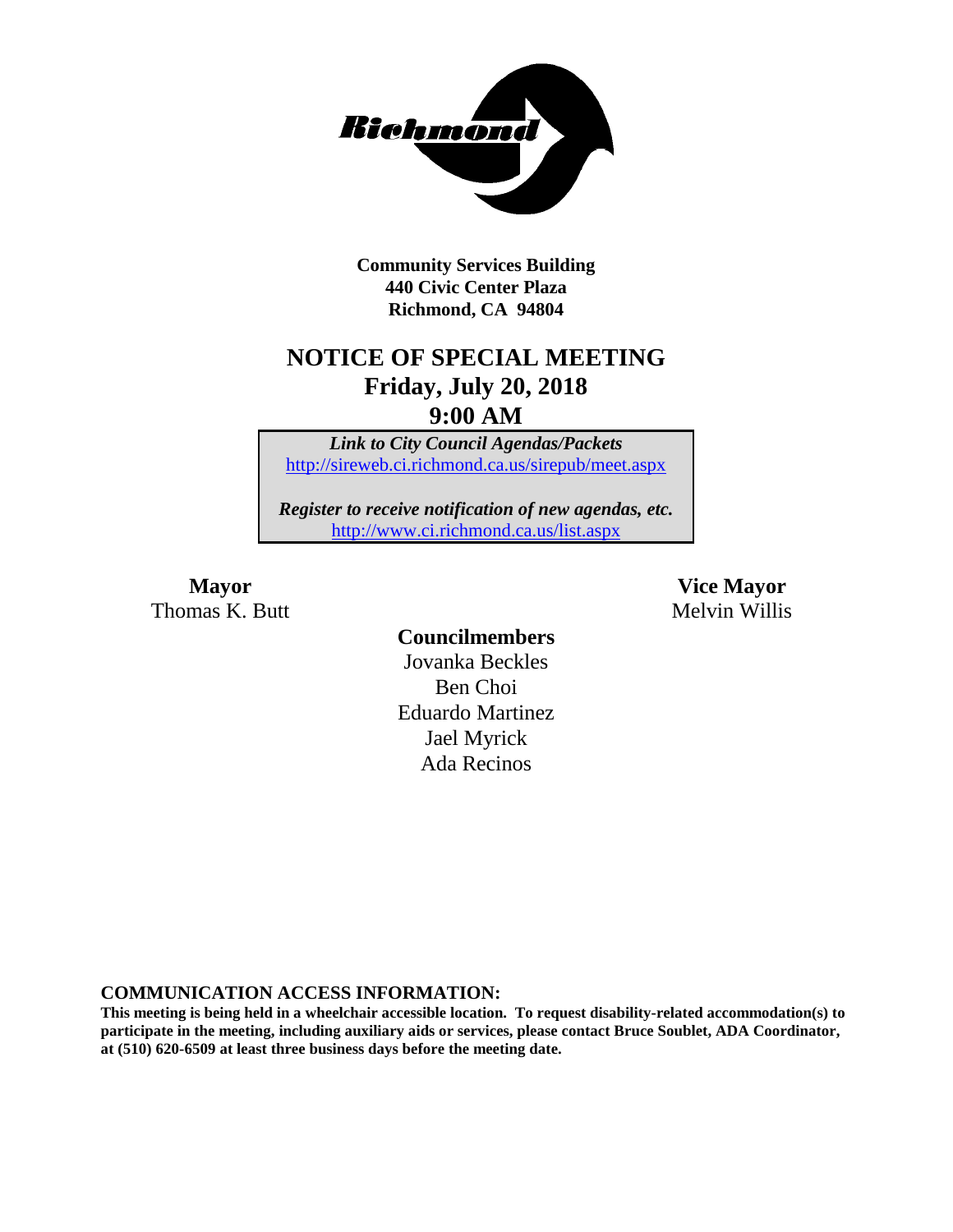## **MEETING PROCEDURES**

The City of Richmond encourages community participation at its City Council meetings and has established procedures that are intended to accommodate public input in a timely and time-sensitive way. As a courtesy to all members of the public who wish to participate in City Council meetings, please observe the following procedures:

**PUBLIC COMMENT ON AGENDA ITEMS:** Anyone who desires to address the City Council on items appearing on the agenda must complete and file a pink speaker's card with the City Clerk **prior** to the City Council's consideration of the item. Once the City Clerk has announced the item, no person shall be permitted to speak on the item other than those persons who have submitted their names to the City Clerk. Your name will be called when the item is announced for discussion. **Each speaker will be allowed up to TWO (2) MINUTES to address the City Council** 

#### **SPEAKERS ARE REQUESTED TO OCCUPY THE RESERVED SEATS IN THE FRONT ROW BEHIND THE SPEAKER'S PODIUM AS THEIR NAME IS ANNOUNCED BY THE CITY CLERK.**

**CONDUCT AT MEETINGS:** Richmond City Council meetings are limited public forums during which the City strives to provide an open, safe atmosphere and promote robust public debate. Members of the public, however, must comply with state law, as well as the City's laws and procedures and may not actually disrupt the orderly conduct of these meetings. The public, for example, may not shout or use amplifying devices, must submit comment cards and speak during their allotted time, may not create a physical disturbance, may not speak on matters unrelated to issues within the jurisdiction of the City Council or the agenda item at hand, and may not cause immediate threats to public safety.

**CITY HARASSMENT POLICY:** The City invites public comment and critique about its operations, including comment about the performance of its public officials and employees, at the public meetings of the City Council and boards and commissions. However, discriminatory or harassing comments about or in the presence of City employees, even comments by third parties, may create a hostile work environment, if severe or pervasive. The City prohibits harassment against an applicant, employee, or contractor on the basis of race, religious creed, color, national origin, ancestry, physical disability, medical condition, mental disability, marital status, sex (including pregnancy, childbirth, and related medical conditions), sexual orientation, gender identity, age or veteran status, or any other characteristic protected by federal, state or local law. In order to acknowledge the public's right to comment on City operations at public meetings, which could include comments that violate the City's harassment policy if such comments do not cause an actual disruption under the Council Rules and Procedures, while taking reasonable steps to protect City employees from discrimination and harassment, City Boards and Commissions shall adhere to the following procedures. If any person makes a harassing remark at a public meeting that violates the above City policy prohibiting harassment, the presiding officer of the meeting may, at the conclusion of the speaker's remarks and allotted time: (a) remind the public that the City's Policy Regarding Harassment of its Employees is contained in the written posted agenda; and (b) state that comments in violation of City policy are not condoned by the City and will play no role in City decisions. If any person makes a harassing remark at a public meeting that violates the above City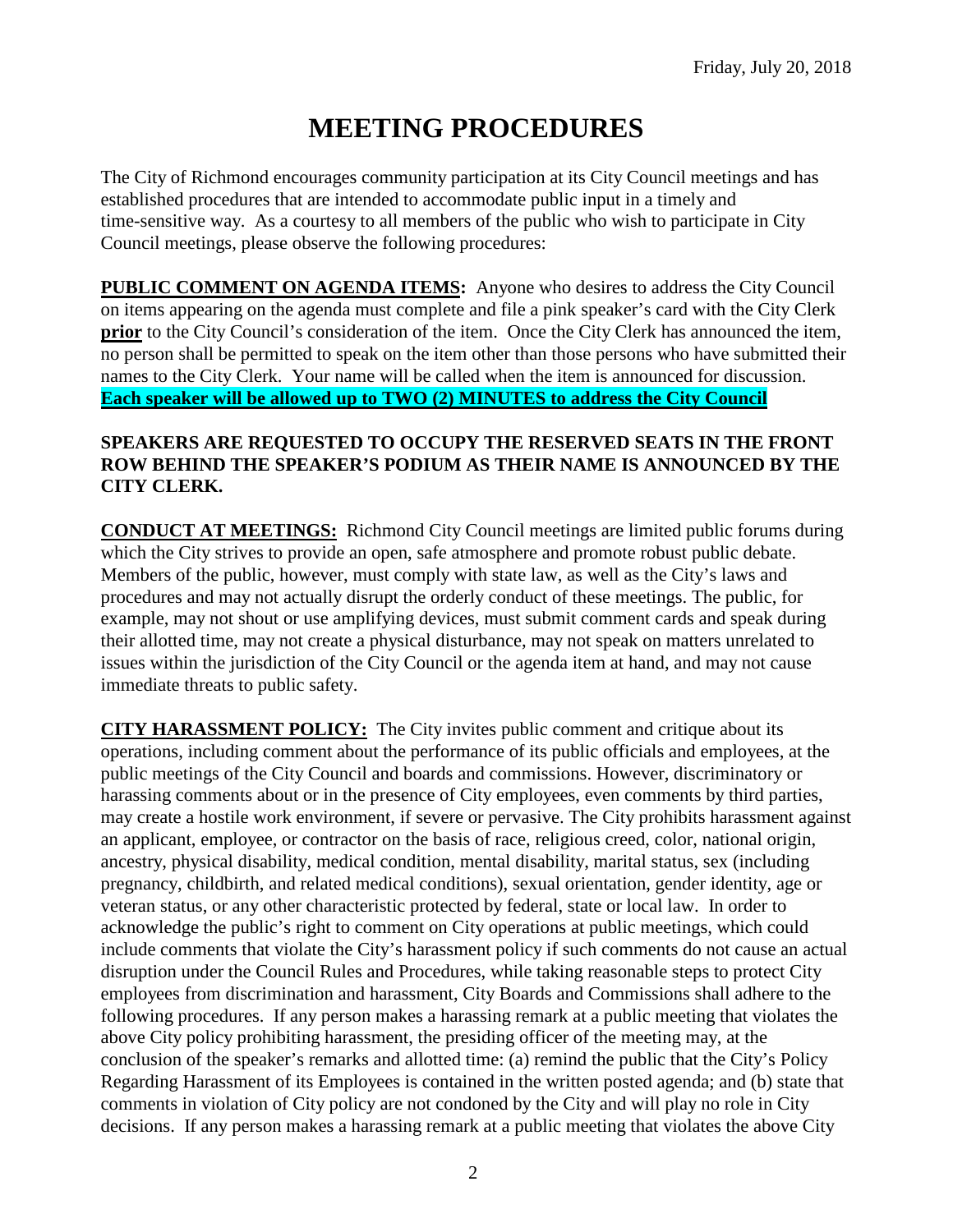policy, any City employee in the room who is offended by remarks violating the City's policy is excused from attendance at the meeting. No City employee is compelled to remain in attendance where it appears likely that speakers will make further harassing comments. If an employee leaves a City meeting for this reason, the presiding officer may send a designee to notify any offended employee who has left the meeting when those comments are likely concluded so that the employee may return to the meeting. The presiding officer may remind an employee or any council or board or commission member that he or she may leave the meeting if a remark violating the City's harassment policy is made. These procedures supplement the Council Rules and Procedures relating to disruption of orderly conduct at Council meetings.

Any law enforcement officer on duty or whose service is commanded by the presiding officer shall be Sergeant-at-Arms of the Council meetings. He/she, or they, shall carry out all orders and instructions given by the presiding officer for the purpose of maintaining order and decorum at the Council meetings (City Council Rules of Procedure and Order Section III F, RMC Section  $2.12.030$ ).